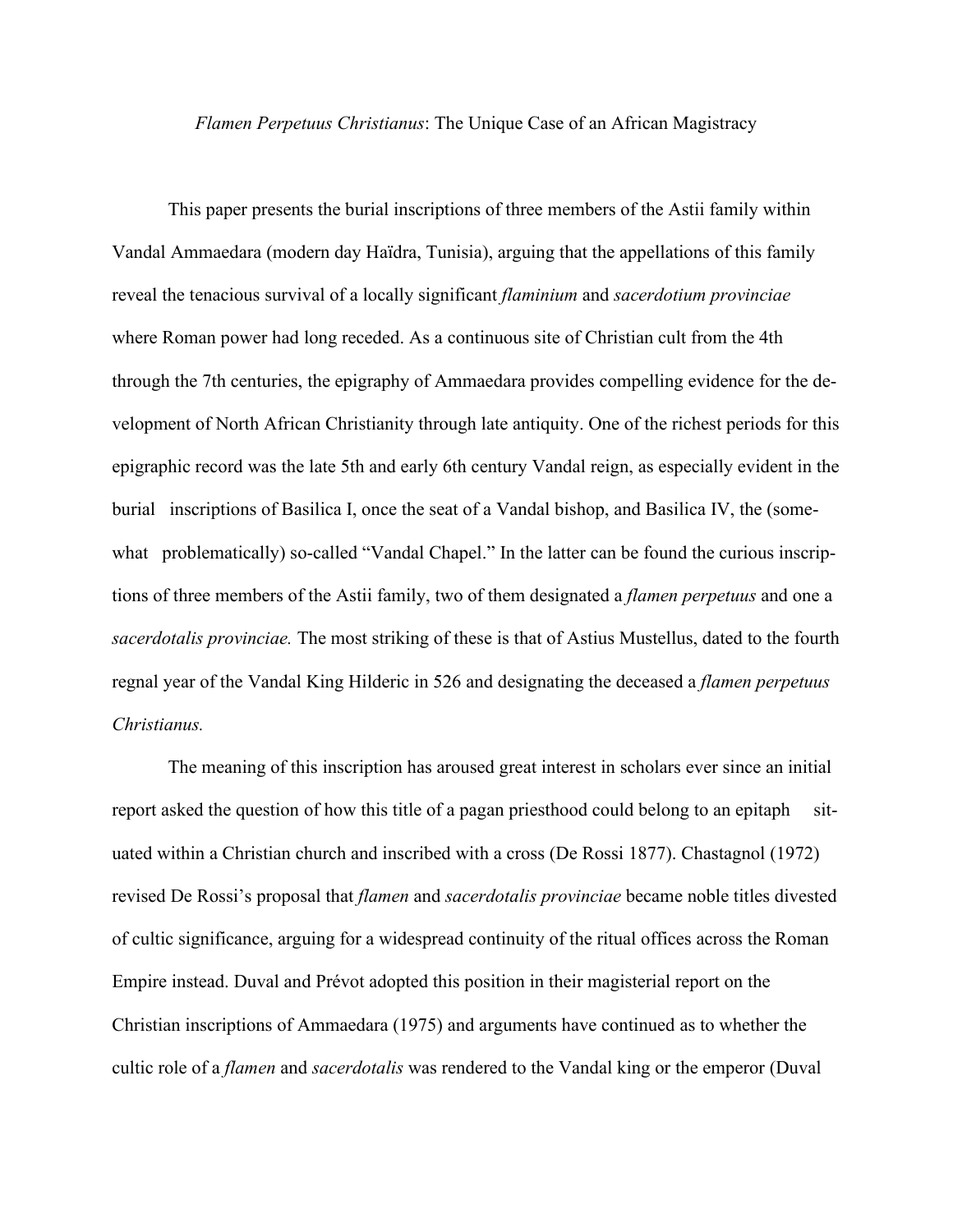1984 and Clover 2011). The basis of these arguments, however, neglect the specifically local character of the flaminate and provincial priesthood in proconsular Africa.

This paper argues that there is no sufficient evidence that the *flamines* and *sacerdotales provinciae* persisted outside of Africa after Honorius' legislation against civic priesthoods in 415. To the contrary, the legal, literary, and epigraphic evidence suggests that these offices remained in Africa under a particularly local significance. Unlike in Rome, where the *flamines* were not even responsible for the festivals they supervised, African provincial and municipal priests could have the duties of organizing and fundraising for spectacles. These responsibilities remained after the secularization of the offices. Even as the importance of civic festivals waned the *flaminium* and *sacerdotium provinciae* were sustained by their long history in the public life of Africa Proconsularis.

As early as the bilingual Punic/Latin Gaetulus inscription (*CIL* 8, 5209) the *flamen perpetuus* could serve as a Latin translation of a local African identity (cf. Shaw 2014). The local implications of this title were evidently powerful enough to proceed forward where Roman power withdrew. In fact, it was precisely the absence of Roman power in Vandal Africa that allowed the *flamen perpetuus* and *sacerdotalis provinciae* to survive there, as it had vanished elsewhere. Once Justinian had conquered the Vandal kingdom, the very mention of any *flaminium* disappears from the record and *sacerdotium* was used only to refer to the Syriarch and Phoeniarch. Against this background, the Astii of Ammaedara tell the story not of the Vandal assimilation of a Roman civic hierarchy, but the conservation of local power structures absent the imperial oversight.

## Bibliography

Chastagnol, André and Noël Duval. "Les survivances du culte impérial en Afrique du Nord à